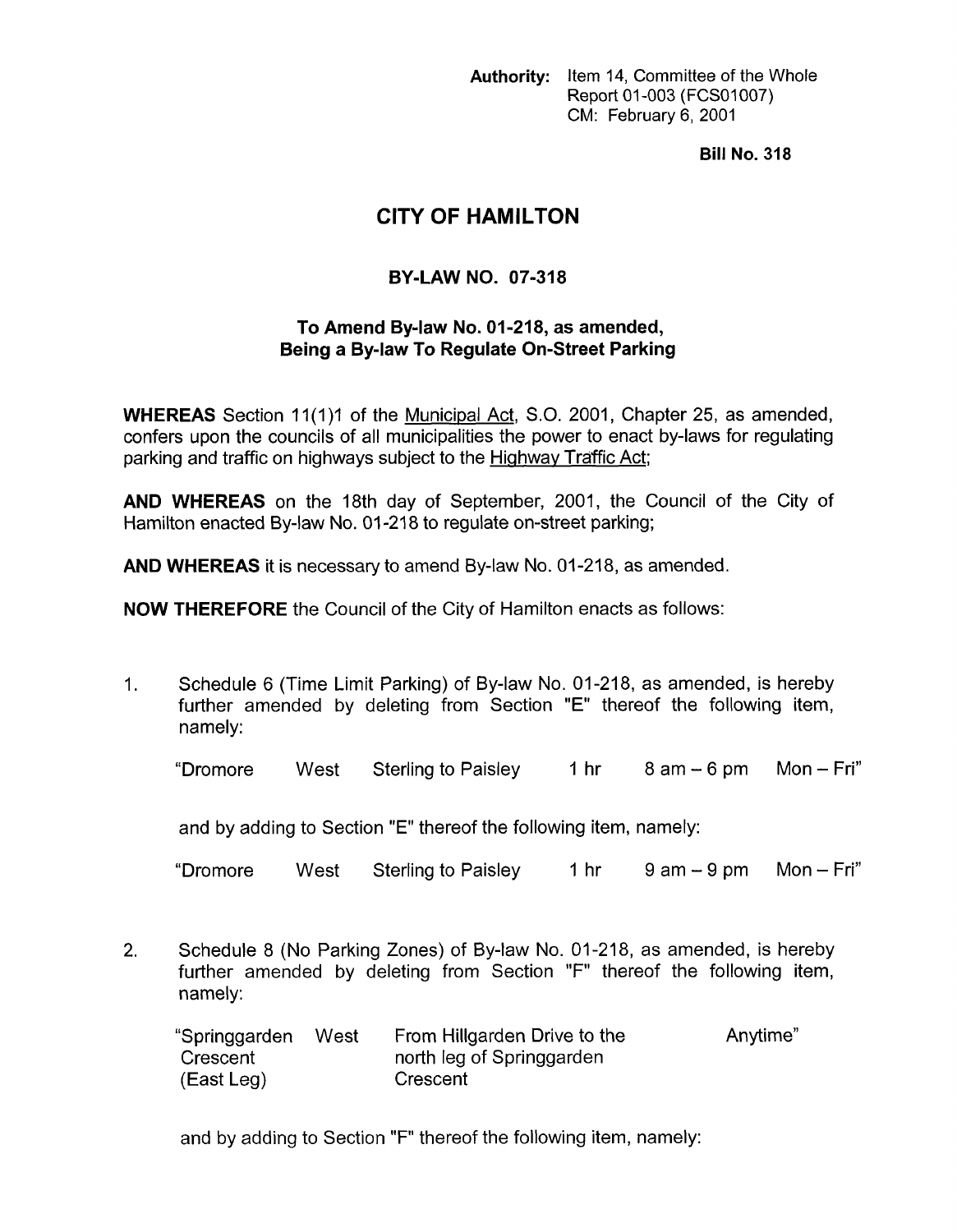2

| "Springgarden | West | Summerfield to the north leg of | Anytime" |
|---------------|------|---------------------------------|----------|
| Crescent      |      | Springgarden                    |          |
| (East Leg)    |      |                                 |          |

3. Schedule 12 (Permit Parking Zones) of By-law No. 01-218, as amended, is hereby further amended by deleting from Section "E" thereof the following items, namely:

| "Biggar   | <b>North</b> | commencing 538 feet east of<br>Sherman and extending 20 feet<br>easterly therefrom    | Anytime  |
|-----------|--------------|---------------------------------------------------------------------------------------|----------|
| East 19th | East         | commencing at a point 174 feet south<br>of Concession to a point 27 feet<br>southerly | Anytime  |
| Rosemont  | South        | From 138.1m east of Sherman to<br>5.7m easterly                                       | Anytime" |

and by adding Section "E" thereof the following items, namely:

| "Francis | <b>North</b> | from 23.9m east of Emerald to 5.9m<br>easterly | Anytime  |
|----------|--------------|------------------------------------------------|----------|
| Francis  | South        | from 31.3m west of Douglas to 6m<br>westerly   | Anytime  |
| Paling   | West         | from 65m north of Barton to 6.3m<br>northerly  | Anytime" |

**4.** Schedule 13 (No Stopping Zones) of By-law No. 01-218, as amended, is hereby further amended by adding to Section "B" thereof the following items, namely:

| "Bridlewood | West  | Governor's to extended south<br>curb line to Hillsdale | Anytime  |
|-------------|-------|--------------------------------------------------------|----------|
| Governor's  | South | Bridlewood to 178.8m westerly                          | Anytime" |

and by adding to Section *"C"* thereof the following item, namely:

| "Goldenview | West | Highway No. $5 \text{ E}$ to 33.1m | Anytime" |
|-------------|------|------------------------------------|----------|
|             |      | southerly                          |          |